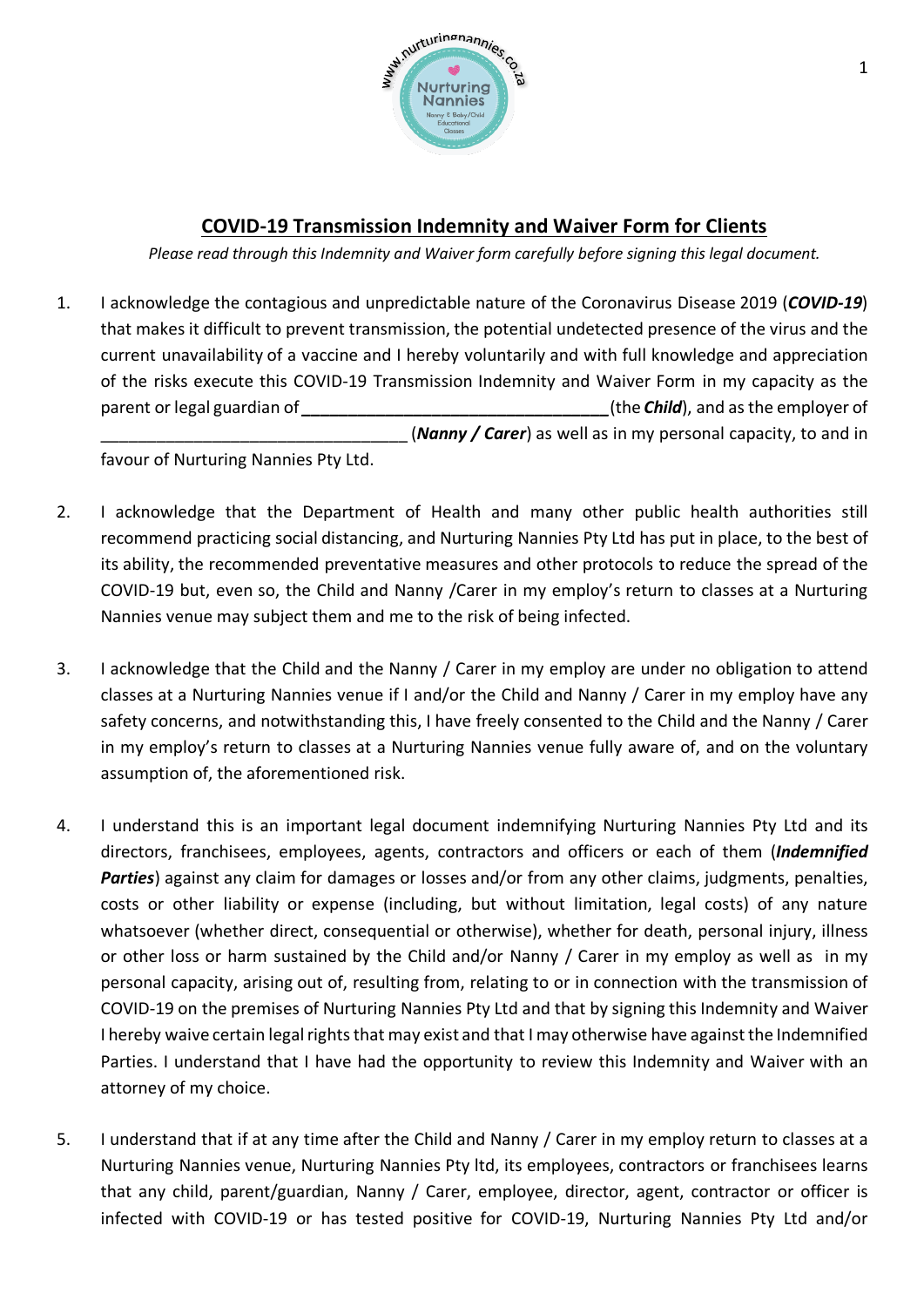

franchisee of Nurturing Nannies Pty Ltd shall advise me as soon as reasonably possible of such fact but shall be under no obligation to disclose the identity of such person to me.

- 6. I undertake to follow and obey, and to impress on the Child and Nanny / Carer in my employ to follow and obey, all rules, instructions, directions, and requirements of Nurturing Nannies Pty Ltd as they may be changed, modified or amended by Nurturing Nannies Pty Ltd before, during, and after the return to classes at a Nurturing Nannies venue, including, without limitation:
- 6.1 all rules, instructions, directions, and requirements as may be applicable to Nurturing Nannies Pty Ltd's response to the COVID-19 pandemic and the need to limit any transmissions of COVID-19; and
- 6.2 agreeing to having my own, my Child and Nanny /Carer's temperature taken on a daily basis and at intervals as determined from time to time by Nurturing Nannies Pty Ltd and/or as required by any Regulations issued by the Government under the Disaster Management Act, 2002 (Act No. 57 of 2002).
- 7. I hereby agree to defend and irrevocably and unconditionally indemnify and hold harmless the Indemnified Parties, from and against any claim for damages or losses and/or from any other claims, judgments, penalties, costs or other liability or expense (including, but without limitation, legal costs) of any nature whatsoever (whether direct, consequential or otherwise), whether for death, personal injury, illness or other loss or harm sustained by the Child, Nanny / Carer in my employ or in my personal capacity, arising out of, resulting from, relating to or in connection with the transmission of COVID-19 at a Nurturing Nannies venue.
- 8. I hereby understand that it is my responsibility, in my capacity as the parent or legal guardian of the Child and the Nanny / Carer in my employ, to inform Nurturing Nannies Pty Ltd of any pre-existing medical condition(s) that may place my own, the Child and the Nanny / Carer I my employ's health at a greater risk arising out of, resulting from, relating to or in connection with the transmission of COVID-19 as a result of the Child's and Nanny's /Carer's return to our classes. I confirm that I have received medical advice that there is no just or medical reason for the Child and Nanny / Carer not to return to our Nurturing Nannies venue/classesl.
- 9. I hereby agree to irrevocably and unconditionally release, waive, discharge and abandon any and all claims, suits, action, demand or proceeding that I, or the Child or Nanny / Carer in my employ, may have against the Indemnified Parties with respect to death, personal injury, illness, or any other loss or harm, arising out of, resulting from, relating to or in connection with the transmission of COVID-19 at a Nurturing Nannies venue/classes.
- 10. If any term or provision of this Indemnity and Waiver is deemed invalid or unenforceable, such term shall be deemed to be modified or limited to the extent necessary to make the term valid and enforceable.